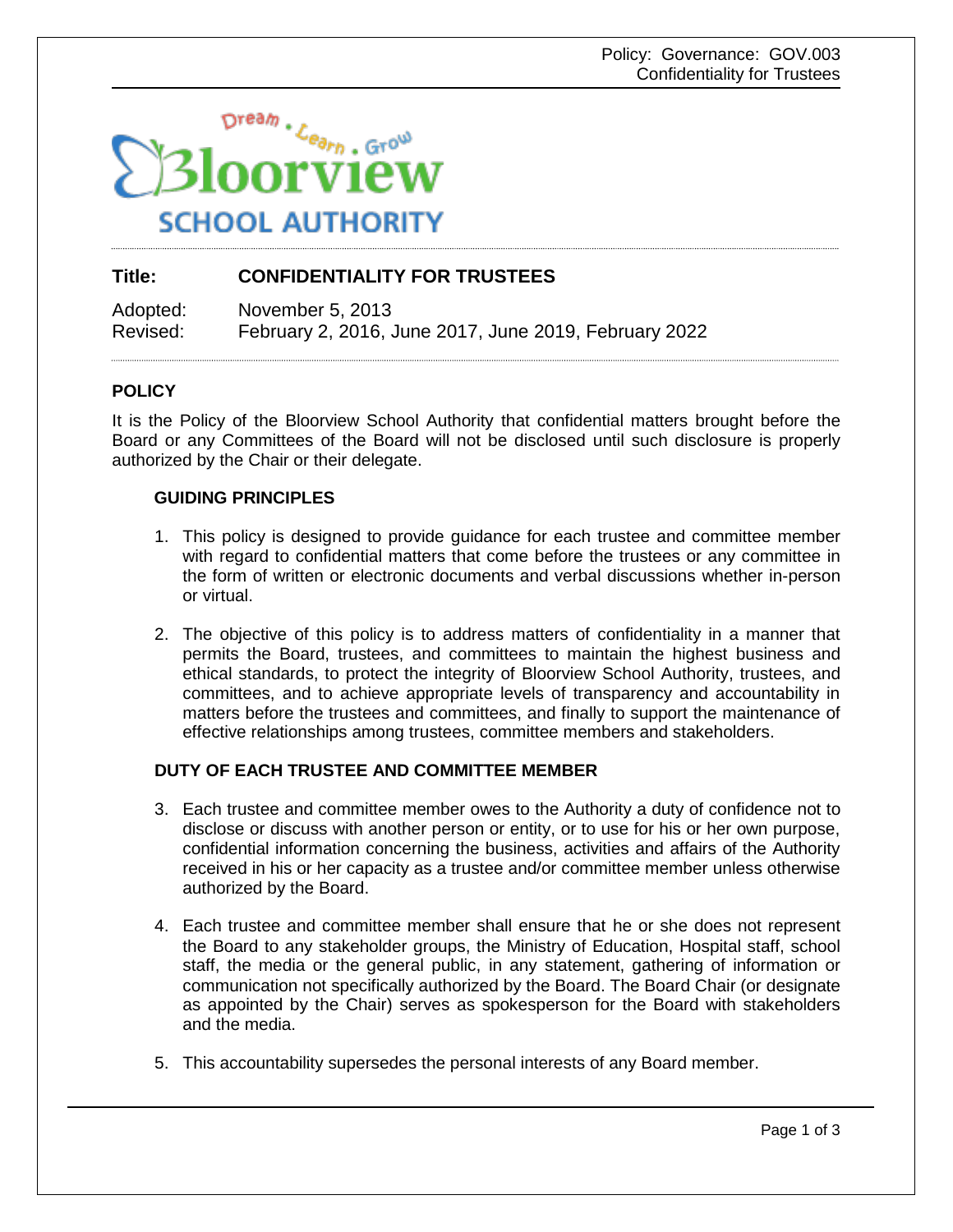6. A Trustee's duty of confidentiality with respect to private and confidential financial, business and/or commercial information, personnel information, student information, and legal matters and opinions survives his or her term as Trustee.

### **CONFIDENTIAL MATTERS**

- 7. The Chair of a committee is delegated to give a comprehensive report of the agenda, activities and recommendations of their committee during any meeting of the Board during an open or in-camera session as appropriate.
- 8. All matters that are subject of any in-camera portion of any Meeting are confidential until disclosed in an open meeting of the Board. The overall purpose and objectives of this policy will serve as points of reference in making such judgments. In all cases, the Authority's obligations under access and protection of personal privacy legislation shall be satisfied.
- 9. Briefing documents, minutes, reports, electronic communications and any other documents identified as confidential or by their nature is confidential and received by a trustee or anyone else for purposes of a meeting or other deliberations of the Board or its committees, are confidential. Confidential material received by a trustee or anyone else for purposes of a confidential proceeding of the Board or its committees shall not be divulged to any other person without the express prior authorization of the Board. Trustees shall not comment publicly on confidential Board or committee deliberations.
- 10. No person at a closed portion of any meeting is permitted , without the prior approval of the chair of the relevant meting to make a recording and/or transmit any portion of the meeting.

### **PERSONAL CONFLICTS OF INTEREST**

11. Trustees are in a position of trust and are accountable for fulfilling their duties to the Authority with integrity. In this regard, they are subject to the Conflict of Interest Policy of the Board.

### **GUIDELINES**

- 12. Every Trustee shall keep confidential any information disclosed or discussed at a meeting of the Board or committee of the Board, or part of a meeting of the Board or committee of the Board, that was closed to the public, and keep confidential the substance of deliberations of a meeting closed to the public, unless required to divulge such information by law or authorized by the Board to do so.
- 13. No Trustee shall use confidential information for either personal gain or to the detriment of the Board.